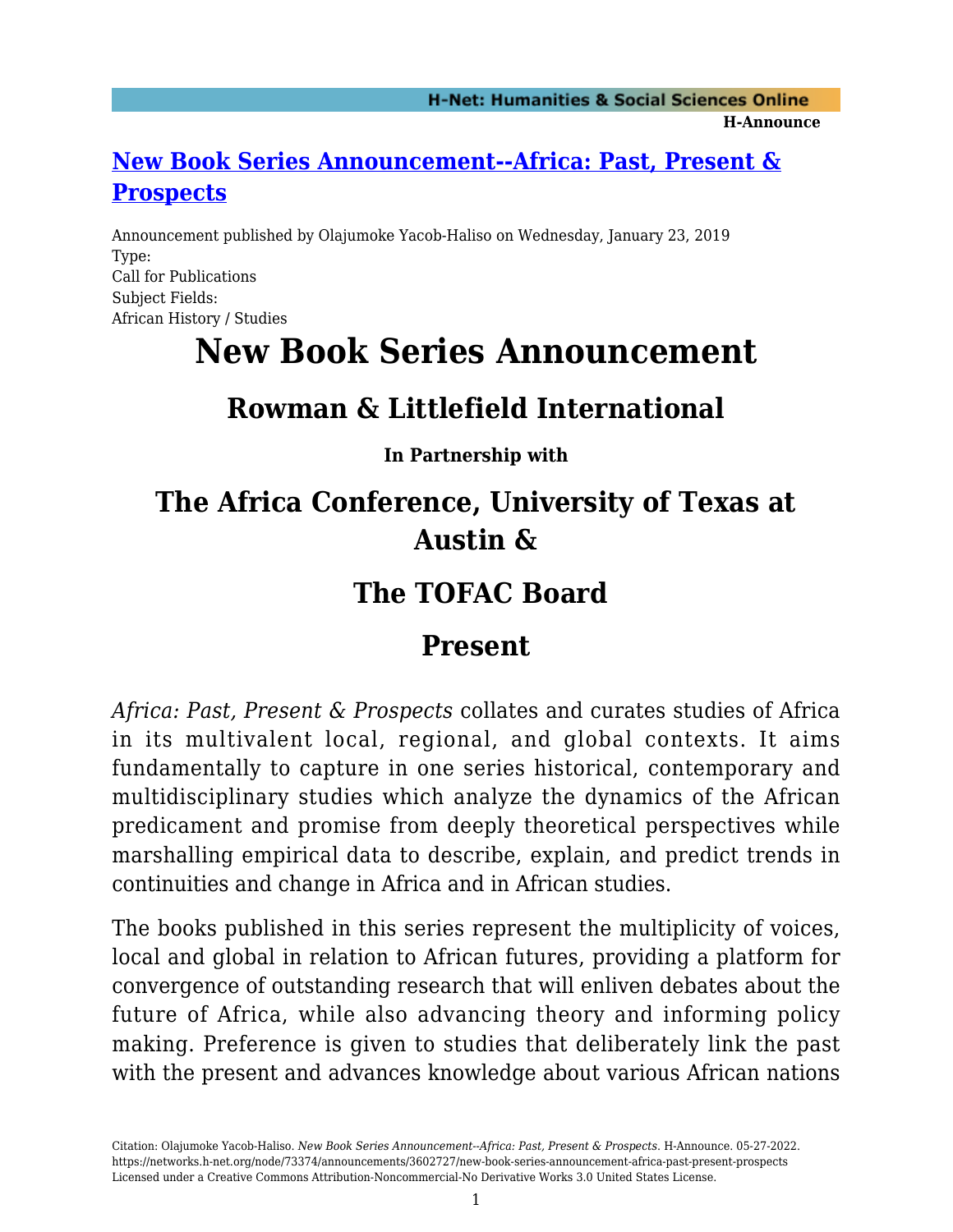by extending the range, breadth, depth, types and sources of data and information existing and emerging about these countries.

This series seeks to engage in the broader conversations about African futures in specific ways. It will foreground:

- how the African past connects with the future;
- the causes and courses of the current predicament of African underdevelopment and de-development;
- the connections and disconnections between the experiences of various African countries;
- bilateral and multilateral relations including sub-regional and regional movements and institutions in which African states play key roles and which determine political and economic outcomes for various other nations;
- comparative studies which shed light on the extraversion of the continent, as well as issues related to globalization, the African diaspora and the disciplinary and transdisciplinary frames for studying these pan-African elements of African Studies; and
- multiple frames and methodologies for understanding these issues.

*Africa: Past, Present & Prospects* is perceived as a vital element in understanding the various puzzles that propel the extant field of African Studies, but transcends current debates by centering models and prospects for the future.

**Series Editors**: Toyin Falola (University of Texas at Austin) & Olajumoke Yacob-Haliso (Babcock University)

#### **Editorial Review Board**

Alexius Amtaika, Rhodes University, South Africa